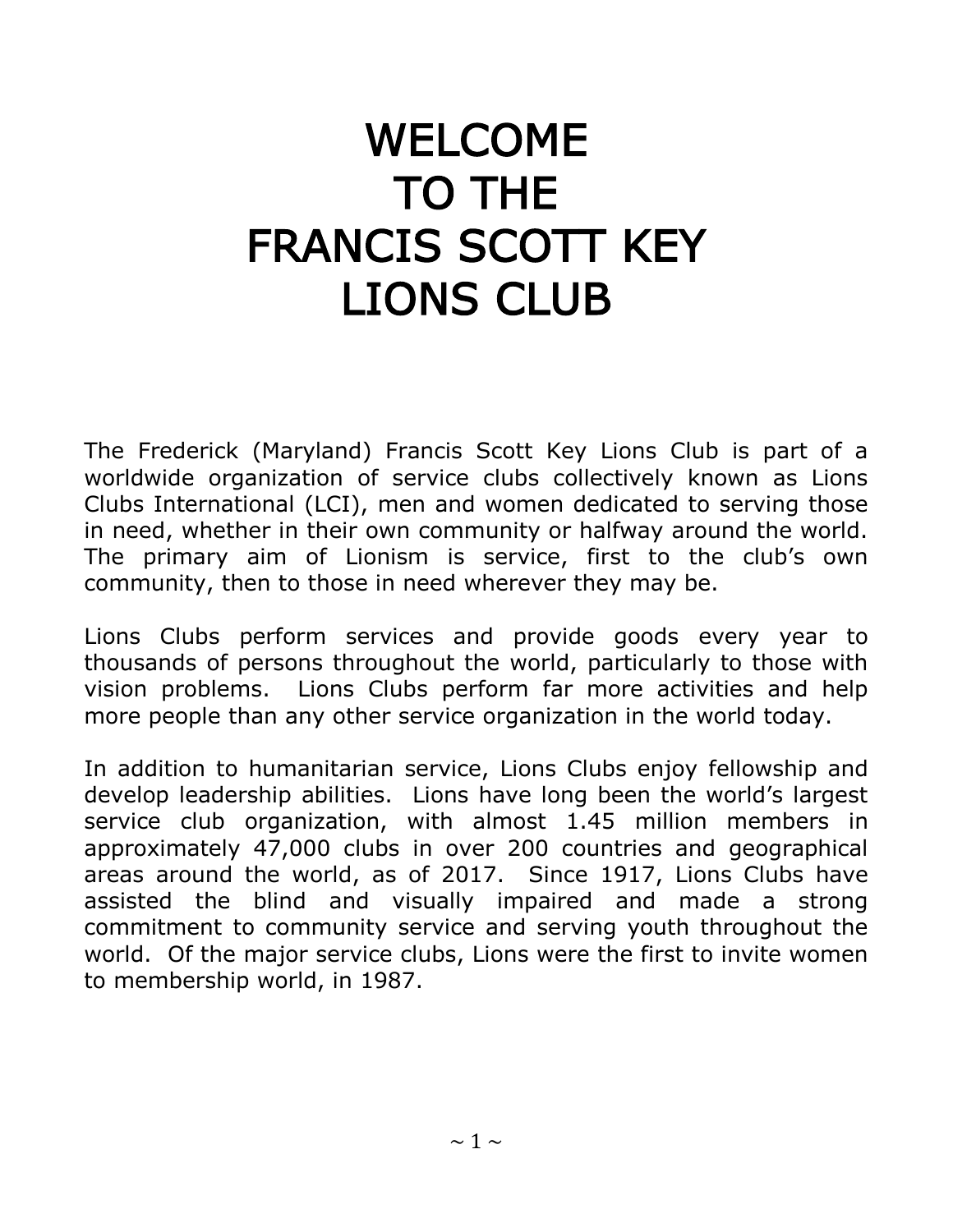# HISTORY OF THE FRANCIS SCOTT KEY LIONS CLUB

The Francis Scott Key (FSK) Lions Club was chartered on November 21, 1959, sponsored by the Lions Club of Frederick, to meet the needs of a growing community and to offer an opportunity for Lions Club membership to service-minded business and professional men who preferred to attend evening meetings.

The 26 charter members met at the Chattabox Restaurant, 1040 West Patrick Street, Frederick. Later meeting sites (all in Frederick) include:

Betty's Restaurant, Monocacy Village Shopping Center on North East Street, 1965 to 1978;

Watson's Family Restaurant, 467 West Patrick Street, 1978 to 1999;

Silo Factory, 257 East Sixth Street (currently Great Stuff by Paul), 1999 to 2000;

Dan Dee Family Restaurant, 7817 Baltimore National Pike, 2000 to 2002;

and

Barbara Fritchie Candystick Restaurant, 1513 West Patrick Street, 2002 through 2017.

Over the years, fundraising activities have included:

sponsorship of demolition derbies, circuses, concerts, majorette and drum corps competition, children's theater performances, and minor league baseball games;

selling brooms, light bulbs, calendars, candy, kitchen knives, and holiday greens;

and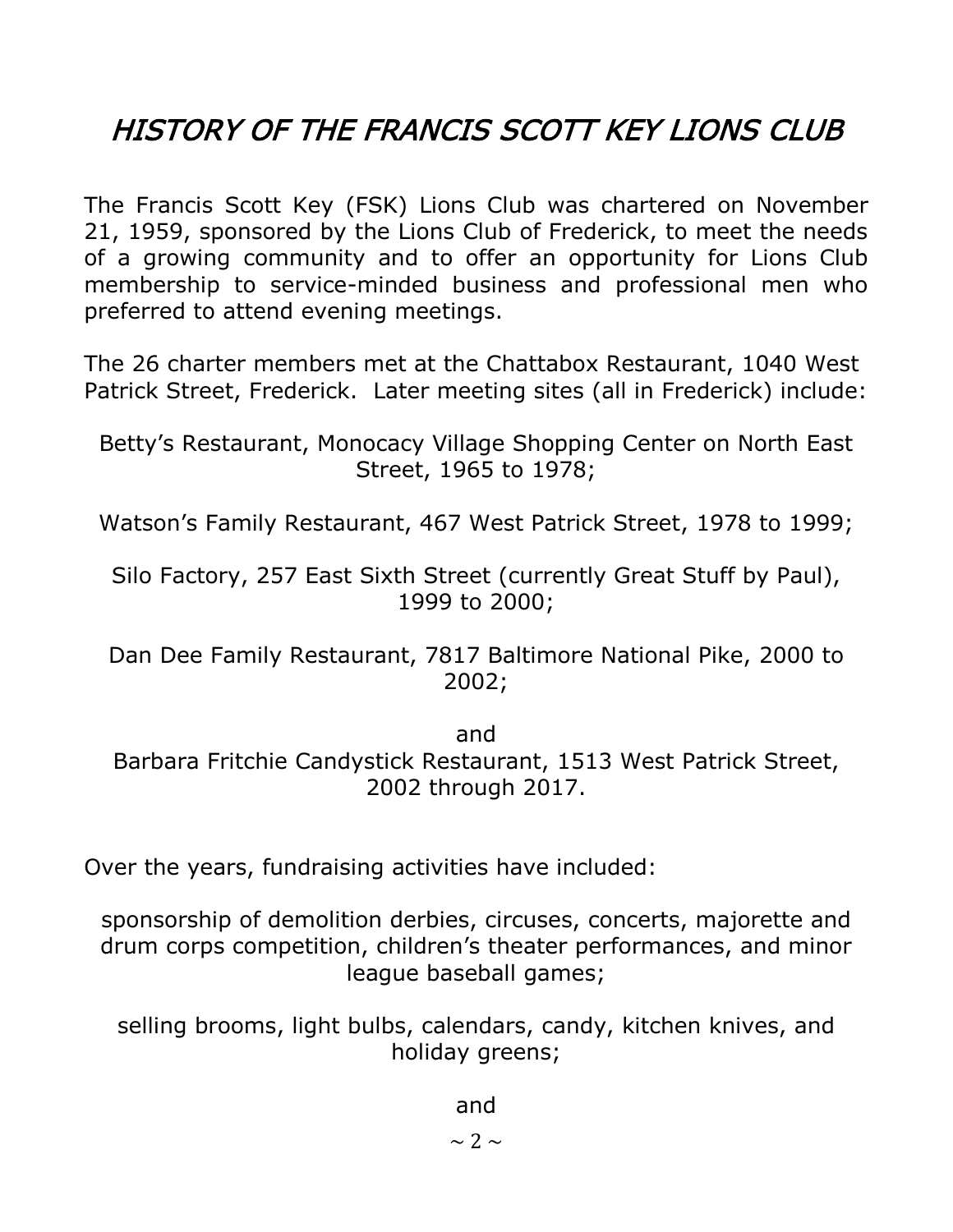operating yard sales and hot dog stands.

Service projects are a mainstay of Lions Clubs; ours have included:

eye examinations and eyeglasses for the needy;

aiding the blind and/or deaf;

scholarships (to high school students and later to adult students);

health and vision screenings, particularly for preschool children;

donations to local and Lions charities;

BINGO games for nursing home residents;

birthday and Christmas cards to Montevue Home for the Aged residents;

and

sponsoring an East Frederick Little League team, the longest-tenured continuing sponsor as of 2016.

Since the fall of 2014, the FSK Lions Club has joined with members of the Emmitsburg and Middletown Lions Clubs to perform vision screenings of all the students enrolled in Frederick County's Head Start program and at Mother Seton School, Emmitsburg.

Darlene Aulls was the first woman accepted as a member of the FSK Lions Club in 1991, followed in 1994 by Judith Duears and J. Lynn Stimmel. Women today comprise 40% of the club's membership.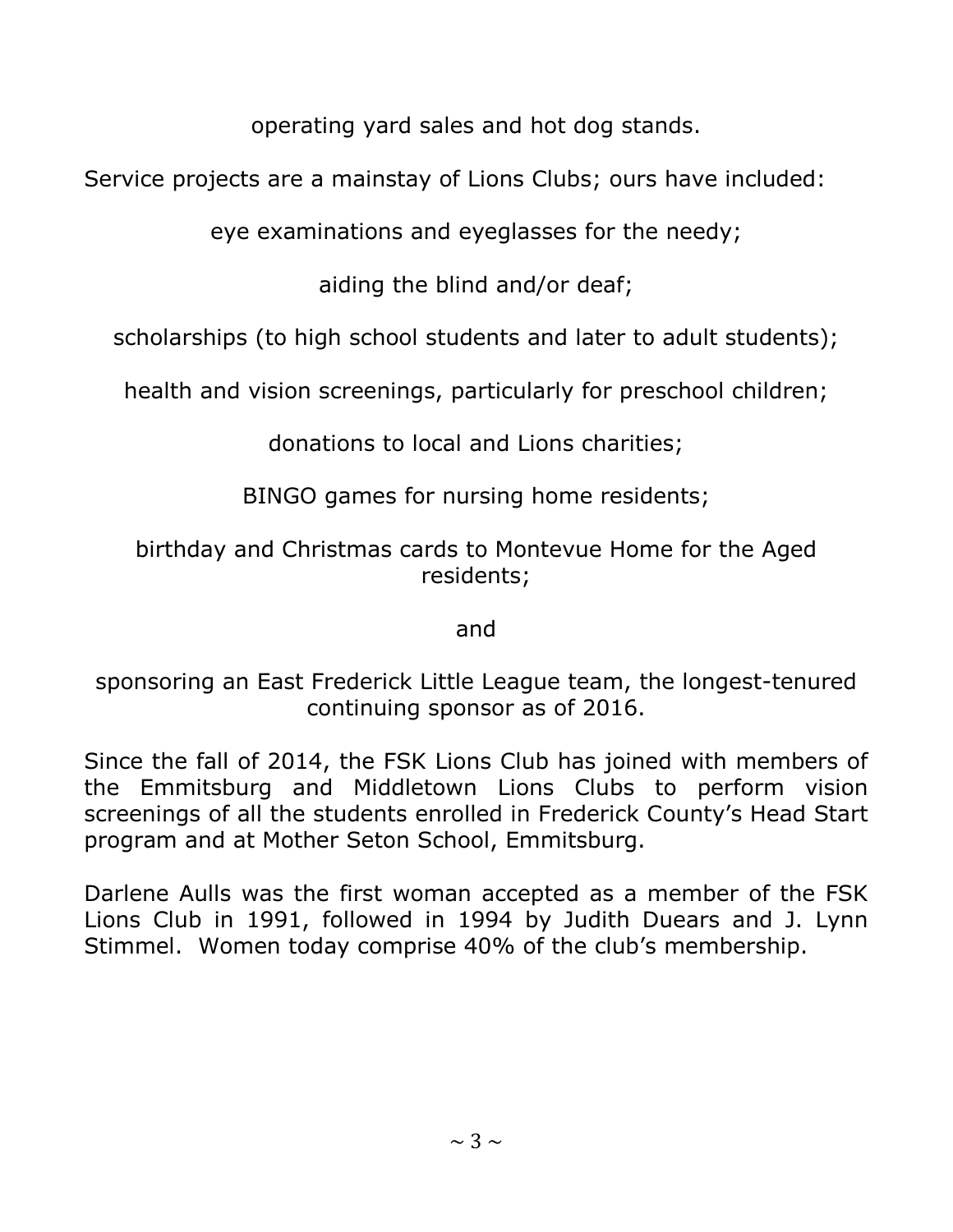### MEMBERSHIP MEANS …

… opportunities to meet and work with other Lions in a spirit of fellowship, striving towards a common goal or idea. Through their concern for others and the community, Lions have the opportunity to participate in the club's activities, make suggestions, give opinions, and to often take the initiative and show their capacity for leadership.

## MEMBERS ARE EXPECTED TO …

give freely of their time and energy whenever possible

attend all club meetings (unless ill or out of town)

actively serve on committees

be knowledgeable about the aims and objects of Lionism

and

work with club officers and members to achieve the club's goals.

All active members are expected to attend regularly the twice-monthly meetings, on the second and fourth Tuesdays of each month at 6:30 p.m. Attendance may be "made up" by attending other Lions Clubs' meetings or designated Lions functions or activities. While most meetings in the past had a program and a business meeting, in recent years the first meeting each month has been for the business and board of directors' ("board") meetings, with the second meeting having a program and generally no business conducted.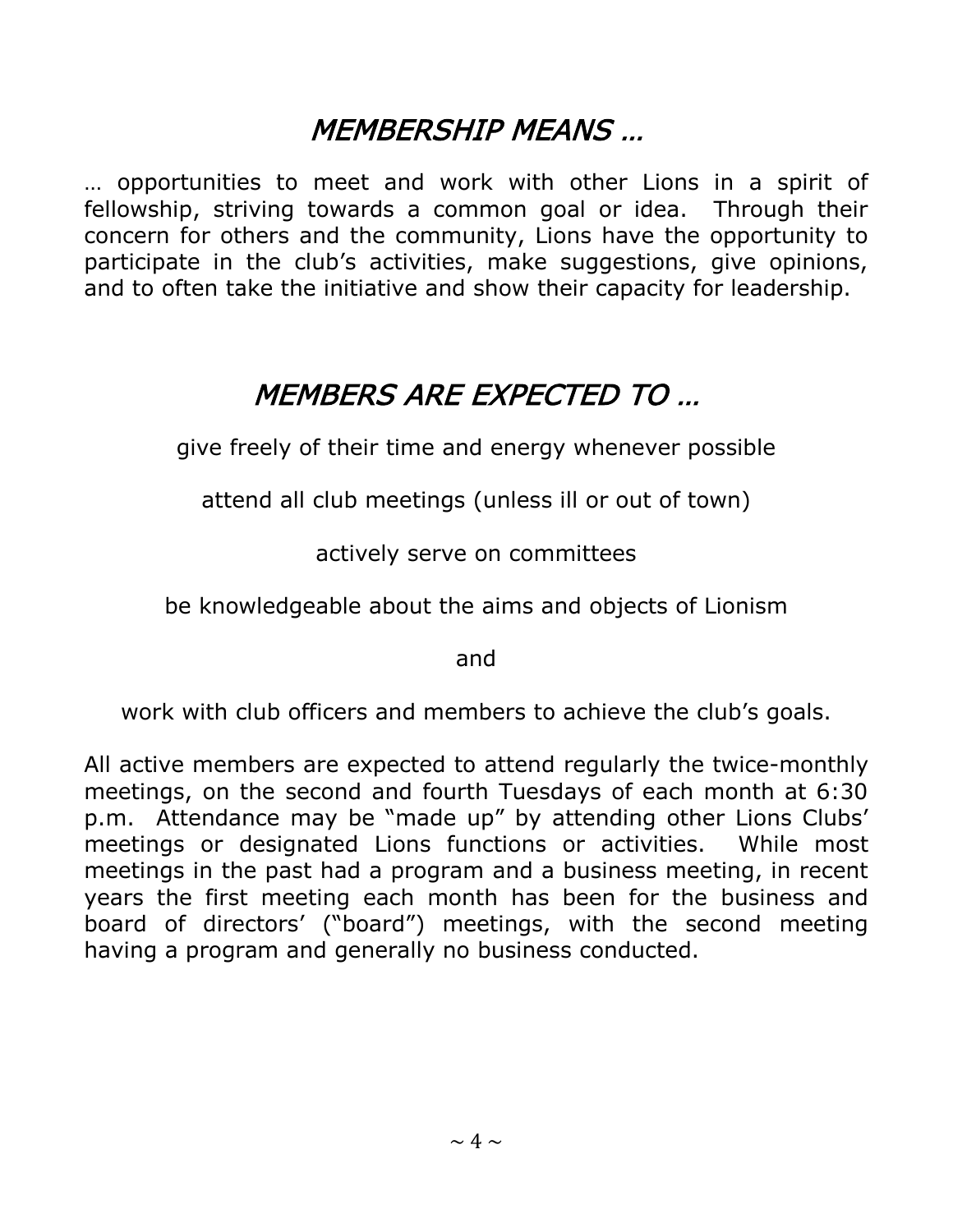## **FINANCES**

Each club has an entrance fee and annual dues. Entrance fees and dues are used for administrative purposes and to defray international and district dues. Dues are collected, in advance, from members on a quarterly basis; dues statements are distributed on or about January 1, April 1, July 1, and October 1. Included in the dues billing is the cost of one meal a month in the quarter. At the first meeting of each month, members order individually off the menu and are responsible for their meal bill; at the second (program) meeting of the month, members are served a plated meal, which is billed in advance with that quarter's dues billing.

Each Lions Club pays, to LCI, a per capita convention fund tax, which is billed to clubs semi-annually, also in advance, on January 1 and July 1.

The charity, or activities, funds of Lions Clubs, representing funds raised from the public through club fundraising activities, may be expended only to satisfy some community or public need. Charity funds must have a separate accounting from administrative funds, although the monies may be in the same bank account. Under no circumstances may charity funds be used for administrative purposes.

### GUESTS AT MEETINGS

The costs of meals for guests at meetings are usually paid for by the Lion who extended the invitation, except in the cases of a guest speaker, Operation Blue Thank You, or a prospective member, where the club absorbs the meal cost. Lions bringing guests should provide advance notice (by making a reservation) and introduce the guest to other members at the time of general introductions.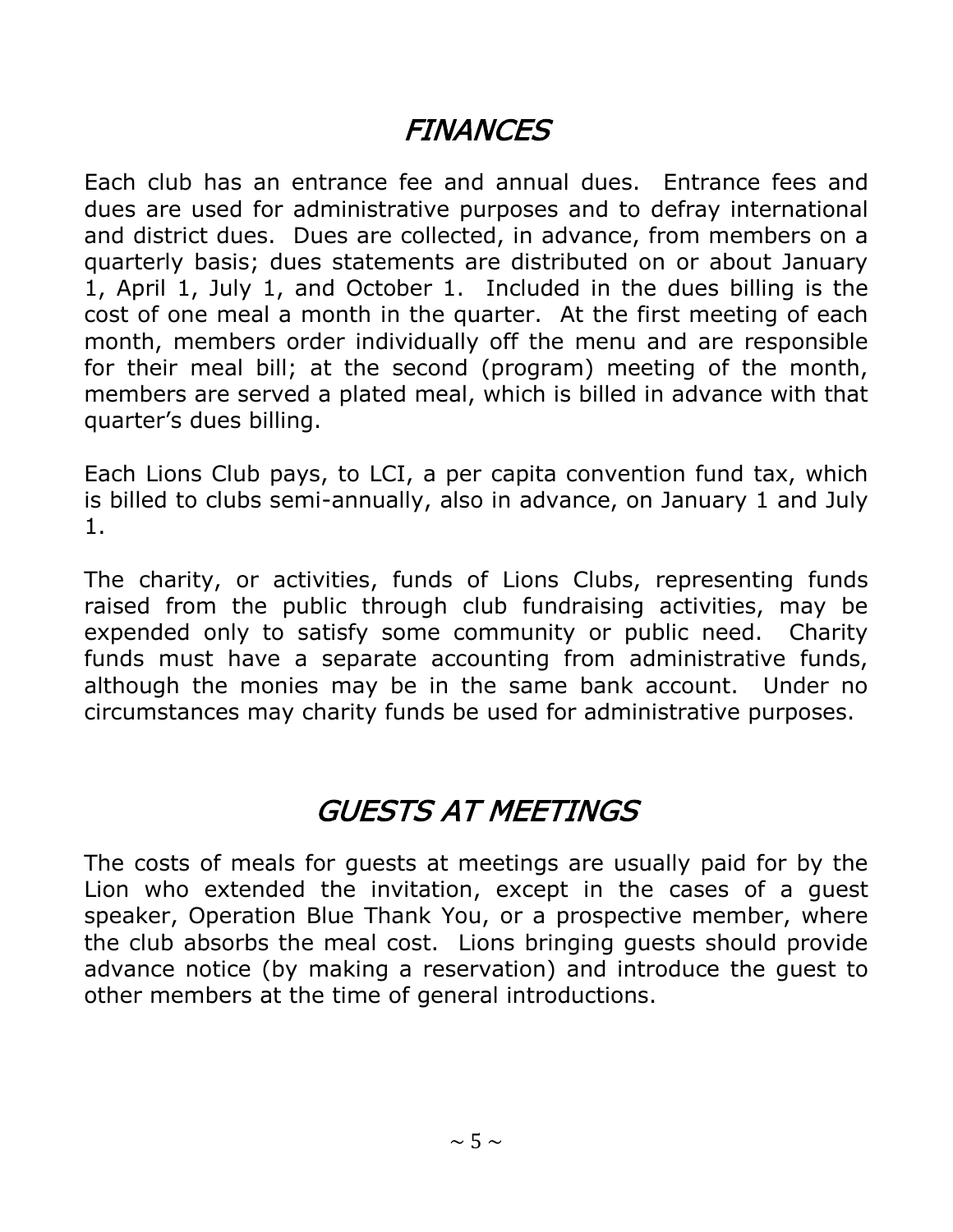## **ELECTIONS**

Club officers are elected annually, taking office for a one-year term on July 1 (except for directors, who serve two-year terms), or until their successors are elected and qualified.

The club's immediate past president serves as Nominations Chairman; the nominating committee proposes a slate of officers for the coming year by no later than March. Nominations are accepted from the floor when the slate is presented; the election is held in April.

LCI urges clubs to elect a three-member Membership Committee, comprised of a chairman, vice-chairman, and a member; the chairman is a member of the board of directors. At the end of the first year, the vice-chairman moves up to chairman, the member to vice-chairman, and a new member is elected to the committee. Members would serve three years, maintaining continuity in membership efforts.

### CLUB OFFICERS

The elected officers are:

**President** – chief executive officer of the club; presides at all meetings of the membership and the board; issues call for regular and special meetings; appoints the club's committees and coordinates with the chairmen; sees that regular elections are duly called and held; and cooperates with and is an active member of the District Governor's Advisory Committee of the zone in which the club is located.

Immediate Past President – chairs the nominating committee; may officially greet members and guests at meetings

Vice-presidents (up to three) – If the president is unable to perform the duties of office for any reason, the vice-president next in rank shall occupy the position and perform the duties of president. The vice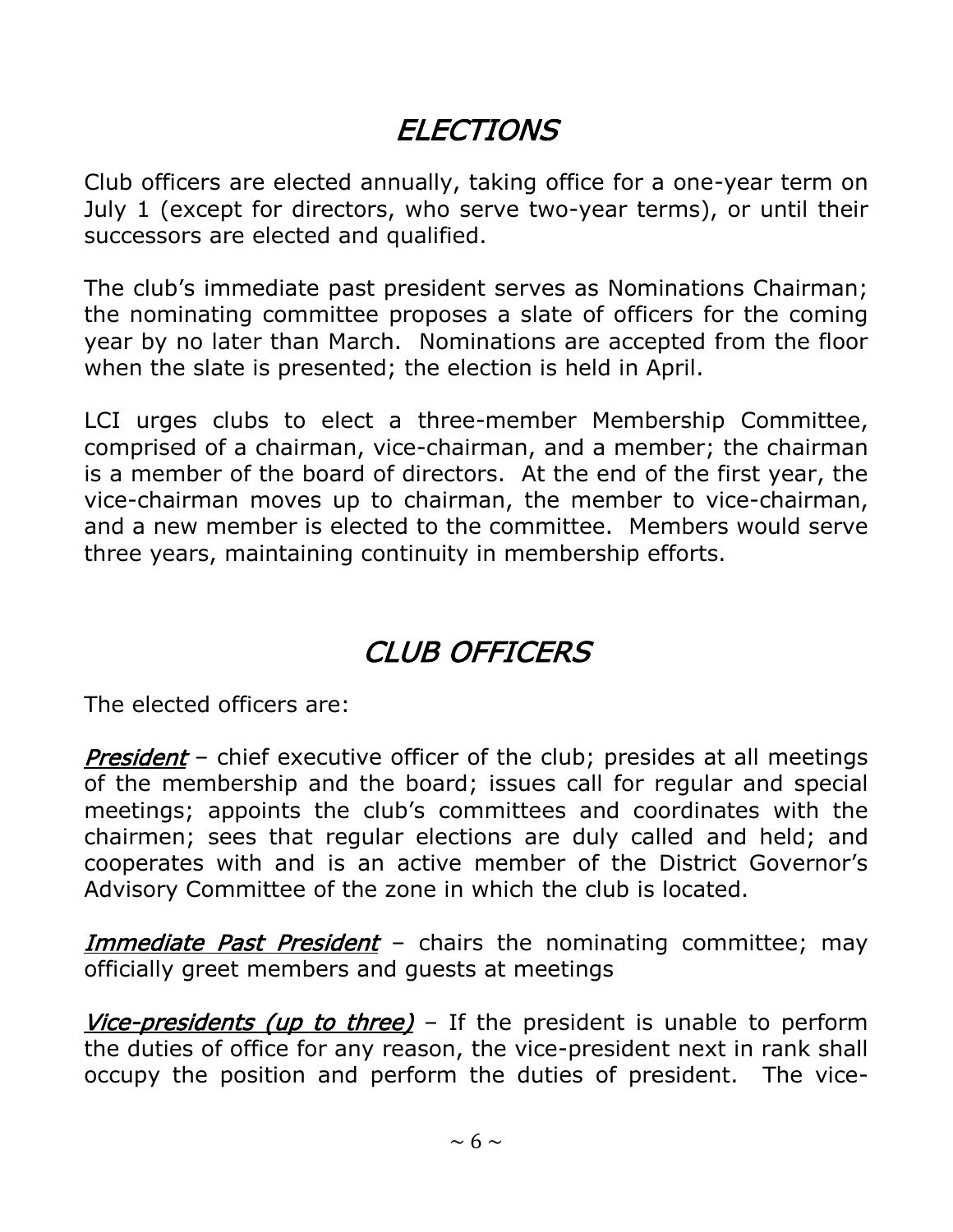presidents, under the guidance of the president, oversee the functioning of committees as designated by the president.

Secretary – acts as the liaison between the club and both the district and LCI; responsibilities include: recording the minutes and attendance at general membership and board meetings; submitting regular reports as required to the District Governor's Cabinet and to LCI; being an active member of the District Governor's Advisory Committee of the zone in which the club is located.

Treasurer - receives all monies and deposits them in accounts approved by the board; pays out monies in payment of club obligations only on authority given by the board of directors (all checks and vouchers are signed by the treasurer); issues statements for dues and other financial obligations owed the club, collecting monies owed and providing a receipt for same; having custody of, keeping, and maintaining general records of club receipts and disbursements.

**Lion Tamer** – has charge of and is responsible for the property and paraphernalia of the club, including flags, banners, gong, gavel, and other items, placing each item in its proper place for the meeting and removing same after the meeting; acts as sergeant-at-arms at meetings; sees that those present are properly seated.

Tail Twister – promotes harmony, good fellowship, and enthusiasm in meetings through appropriate stunts, games, and judicious imposition of fines on club members. The Tail Twister may not be fined except by unanimous vote of all members present. All monies collected by the Tail Twister are immediately turned over to the treasurer for deposit in the club's administrative fund.

Membership Chairman - head of the Membership Committee, whose responsibilities include: development of a growth program specifically for the club and presented to the board for approval; regular encouragement at club meetings to bring in new quality members; preparation and implementation of orientation sessions; reporting to the board on ways to gain new members (recruitment) and reduce the loss of members (retention); coordination with other club committees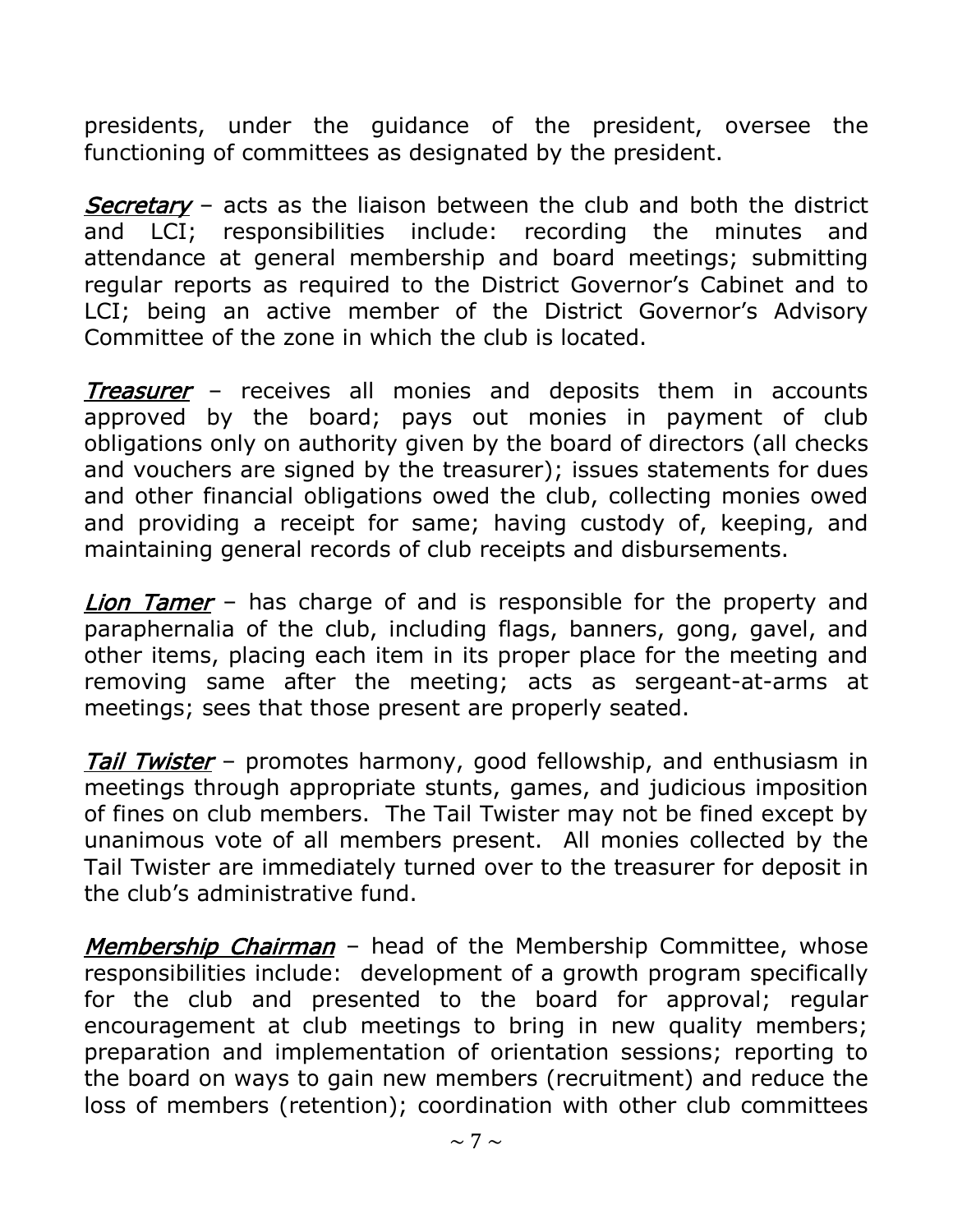to fulfill these responsibilities; serving as a member of the zone-level membership committee.

Besides the positions listed above, the board also includes:

Lions Clubs International Foundation (LCIF) Chairman - appointed by the president, educates members on and encourages donations to LCIF

**Directors:** Four Directors are elected to staggered two-year terms; two new directors are elected annually. The board: approves candidates for membership; approves all status changes for members, including transfer or removal; reviews and approves the club's annual budget; approves changes in dues or fees charged to members; approves all major club expenditures, both administrative and charitable; reviews and approves the undertaking of all major club activities.

### **COMMITTEES**

Projects and activities are originated through and conducted by club committees under the direction of a committee chairman. Except for the Nominating Chairman and the elected Membership Committee, chairmen and committees are appointed by the president, preferably immediately after the election.

#### **NEWSLETTER**

Keynotes, the newsletter of the Francis Scott Key Lions Club, is published monthly and distributed to all club members as well as those members of the District as designated by the District 22W Newsletter contest rules and to those persons designated by the club president. The September 2017 issue was the first issue to be distributed electronically.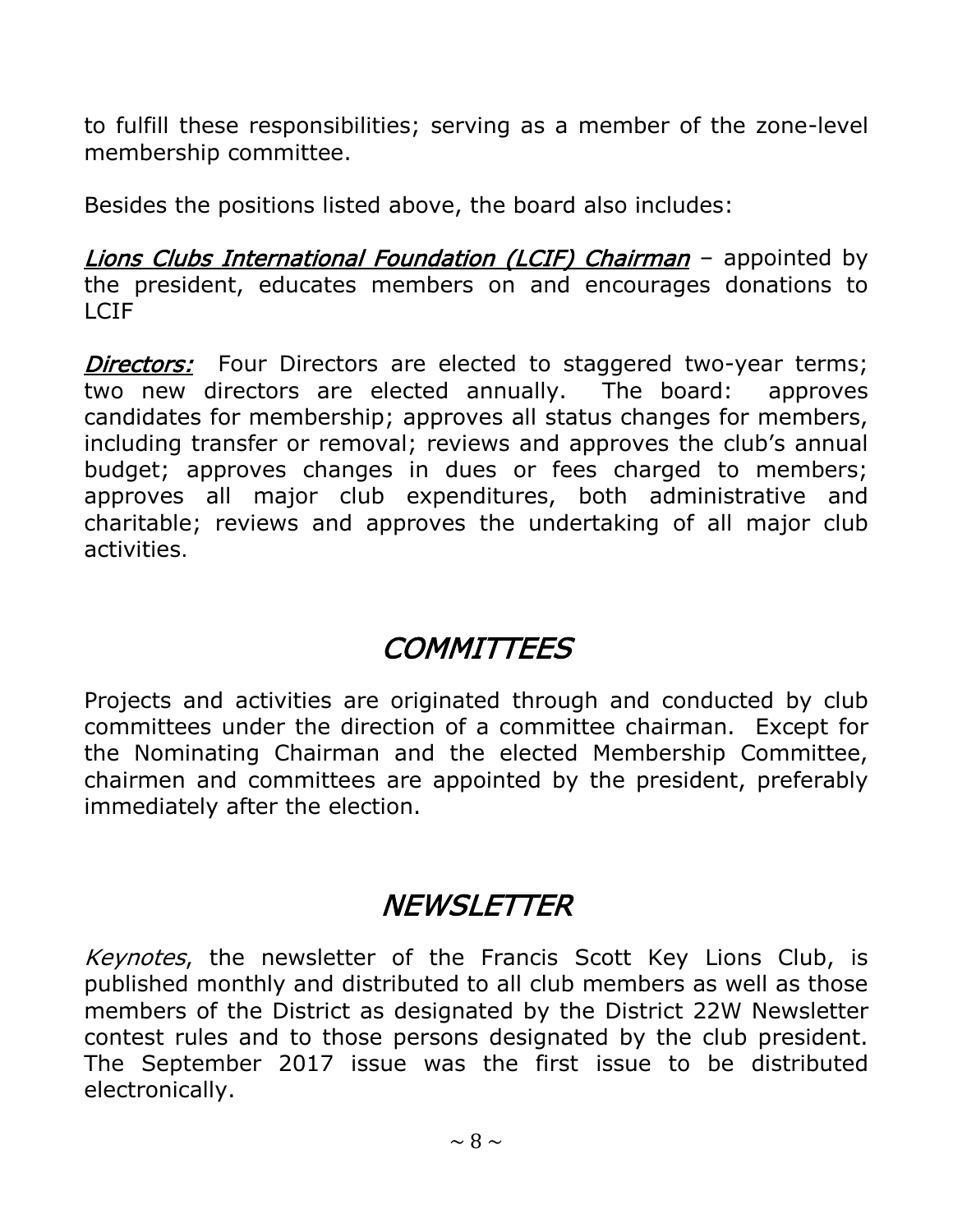## MEMBERSHIP PROGRAMS & AWARDS

LCI's official membership program is the Membership Key Awards. A new member must remain a Lion for a year and a day before the name may be used as credit toward a key, issued in the  $13<sup>th</sup>$  month. Firsttime sponsors of new members who meet this criterion will receive a personalized "First Lion Award" card and a congratulatory letter from the LCI president. As additional new members are reported to LCI, sponsors automatically receive key awards corresponding to the number of qualified new members. Membership keys are issued for sponsoring 2, 5, 10, 15, 20, 25, 50, 75, 100, 150, 200, 250, 300, 350, 400, 450, and 500 new members. Only one sponsor for each new member can claim credit for a key; no sponsor shall receive more than one key of the same type.

Lions who have maintained continuous membership for 10 or more years will receive a Monarch Chevron, which are issued at 5-year intervals until attaining 75 years of service. Chevron awards for the current fiscal year are automatically sent to the District Governor in the first quarter, for presentation to recipients at an appropriate event. Members with a membership lapse of over six months have not maintained continuous members and are ineligible to receive a Monarch Chevron.

#### MULTIPLE DISTRICT & SUB-DISTRICT ORGANIZATION

Most Lions Clubs are part of a district, which is generally comprised of at least 35 clubs and over 1,250 members. When a district is too large, it is divided along geographical lines into two or more districts, each with its own letter or number. Where there is more than one district in a defined area, the districts form a Multiple District. Each Multiple District has its own constitution and supervises its own affairs. The District Governors of each district in the Multiple District form a Council of Governors for that Multiple District.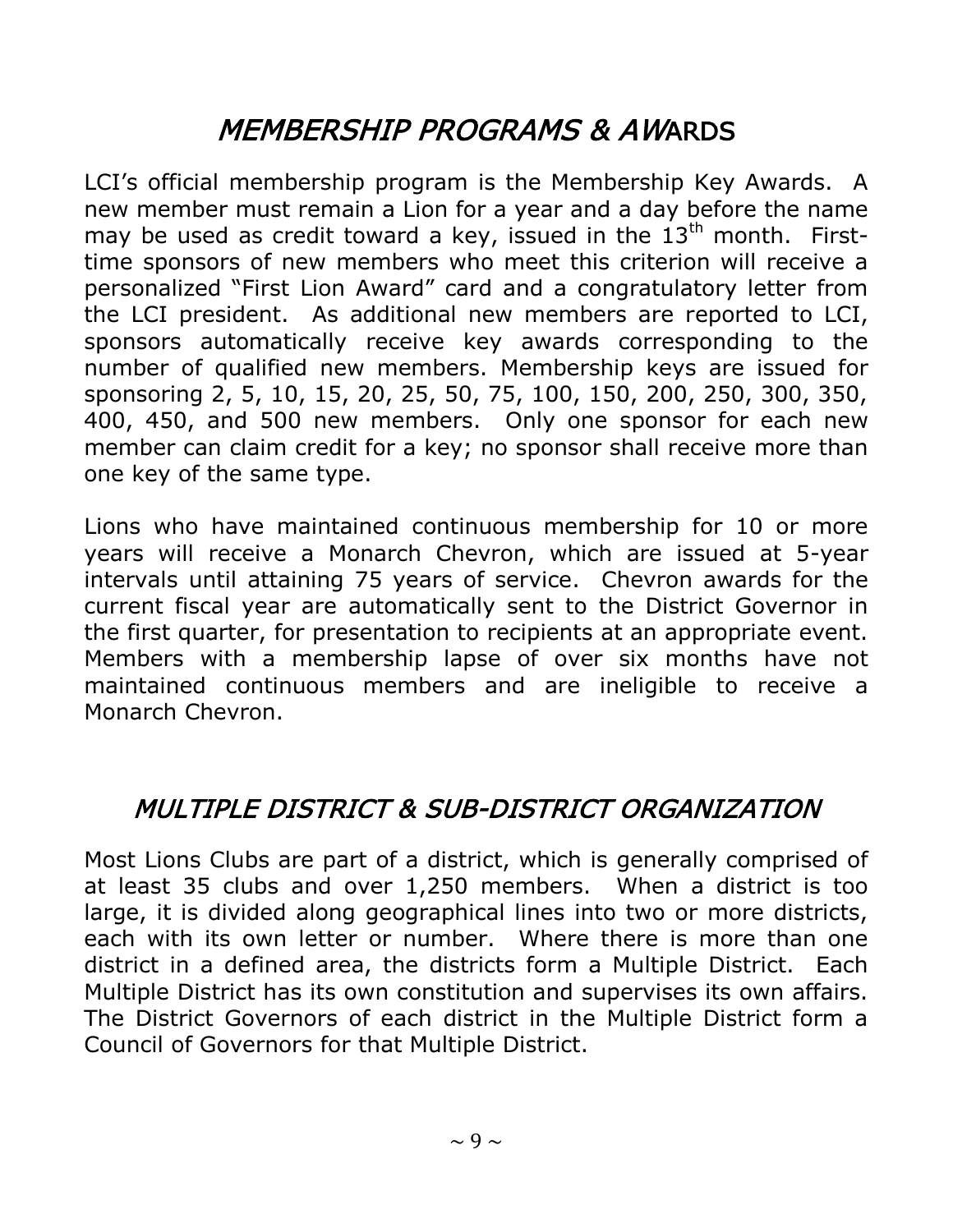The FSK Lions Club is part of both Multiple District 22 (MD22), covering Maryland, Delaware, and the District of Columbia, and of District 22-W, a subdistrict comprised (as of September 2017) of 60 Lions, 1 Lioness, and 14 LEO clubs in Garrett, Allegany, Washington, Frederick, and Carroll Counties in western Maryland.

The *District Governor* (DG) is the chief administrative officer of the district, whose responsibilities include: administering and promoting membership growth, new club development, and leadership development at the club and district level; presiding over cabinet, convention, and other district meetings; promoting harmony among the chartered Lions clubs; ensuring that each Lions club in the district is visited by the District Governor or other district officer once every year to facilitate successful administration of the club; and performing such other functions and acts as shall be required by the International Board of Directors.

The District Governor is elected to a one-year term at the annual district convention, takes office at the close of the LCI convention, and represents LCI in the district. The District Governor has direct supervision over two vice district governors, cabinet secretary, cabinet treasurer, four region chairmen, 12 zone chairmen, and other district committee chairmen.

The Vice District Governors (VDG) assist the District Governor and are responsible to: become familiar with the District Governor's duties to be able to fulfill those duties, if necessary; work closely with the District Governor on special projects; and assist in and perform administrative duties and other assignments as given by the District Governor.

The *Cabinet Secretary* (CS) and *Cabinet Treasurer* (CT) work to further the purposes and objectives of LCI and perform such acts and functions as required by the LCI.

Normally a district or sub-district is divided into regions (between 10 and 16 clubs), each headed by a chairman; each region is broken down into zones (4 to 8 clubs), each headed by a chairman. Region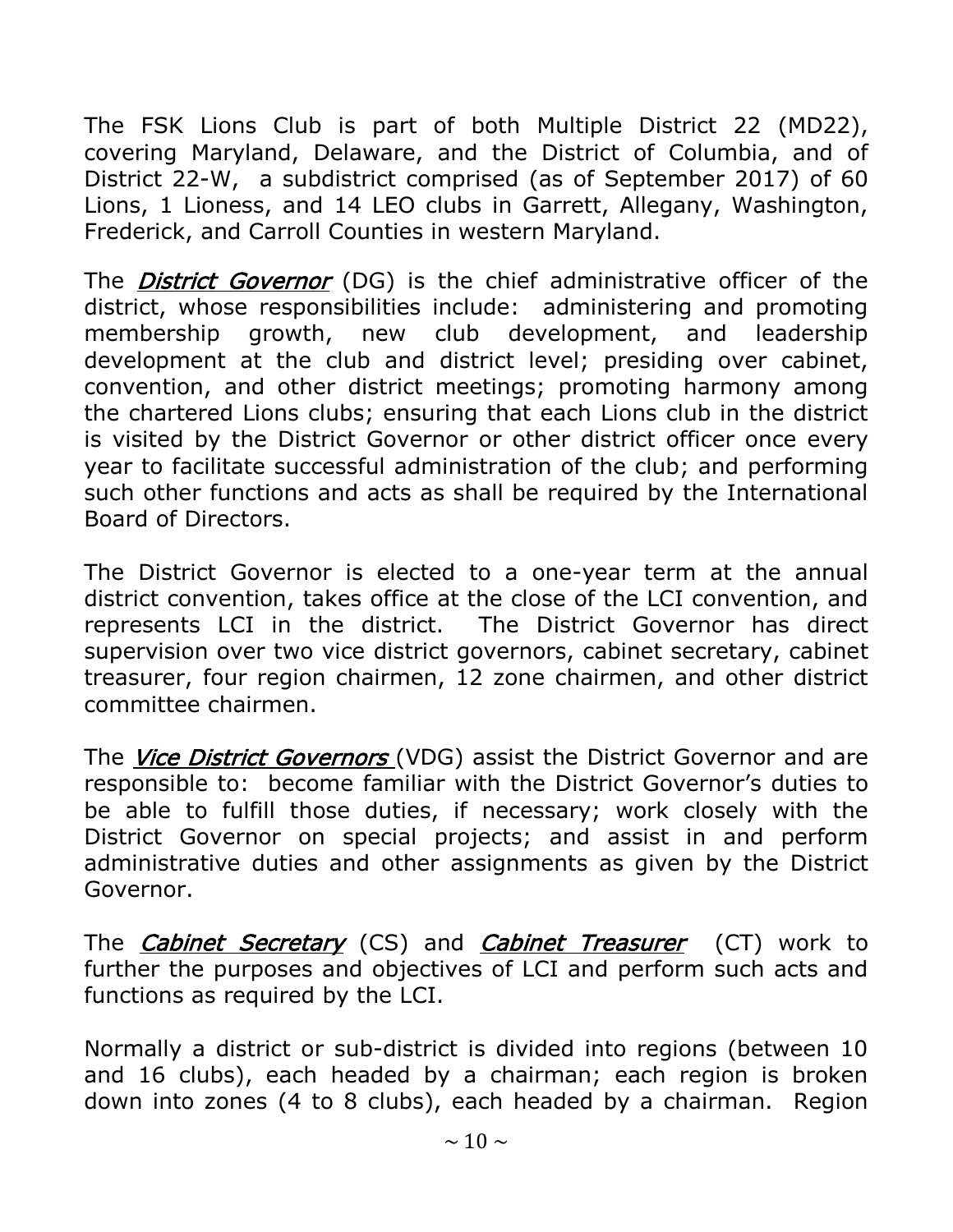and Zone Chairmen work under the leadership of the DG. The FSK Lions Club is in Region III, Zone 3.

The Region Chairman (RC), appointed by and reporting to the District Governor, is the chief administrative official of the region, with responsibilities similar to those of the District Governor but on a region level. Region Chairmen are members of the District Cabinet.

The **Zone Chairman** (ZC), appointed by the DG and subject to the supervision of the DG and RC, is the chief administrative official in the zone, with responsibilities similar to those of the DG and RC but on a zone level. Zone Chairmen are members of the District Cabinet.

**District Chairmen** are appointed by the District Governor and assist the District Governor, Region and Zone Chairmen, and club committee chairmen. In 2017, there were over 40 district committees.

A District Conference may be held to conduct training seminars for club officers; these conferences are attended by designated club officers and committee chairmen, as well as district cabinet members.

The annual district convention, sometimes held as part of a Multiple District Convention, is the chief deliberative body of the district, and is held to: conduct general district business, take action on issues in accordance with the constitution and bylaws, elect district officers, vote on convention sites, and other district matters. The MD22 convention is generally held in May of each year.

District contests are generally announced at the annual club officer training sessions and are enumerated in the district roster book. Appropriate prizes are regularly awarded.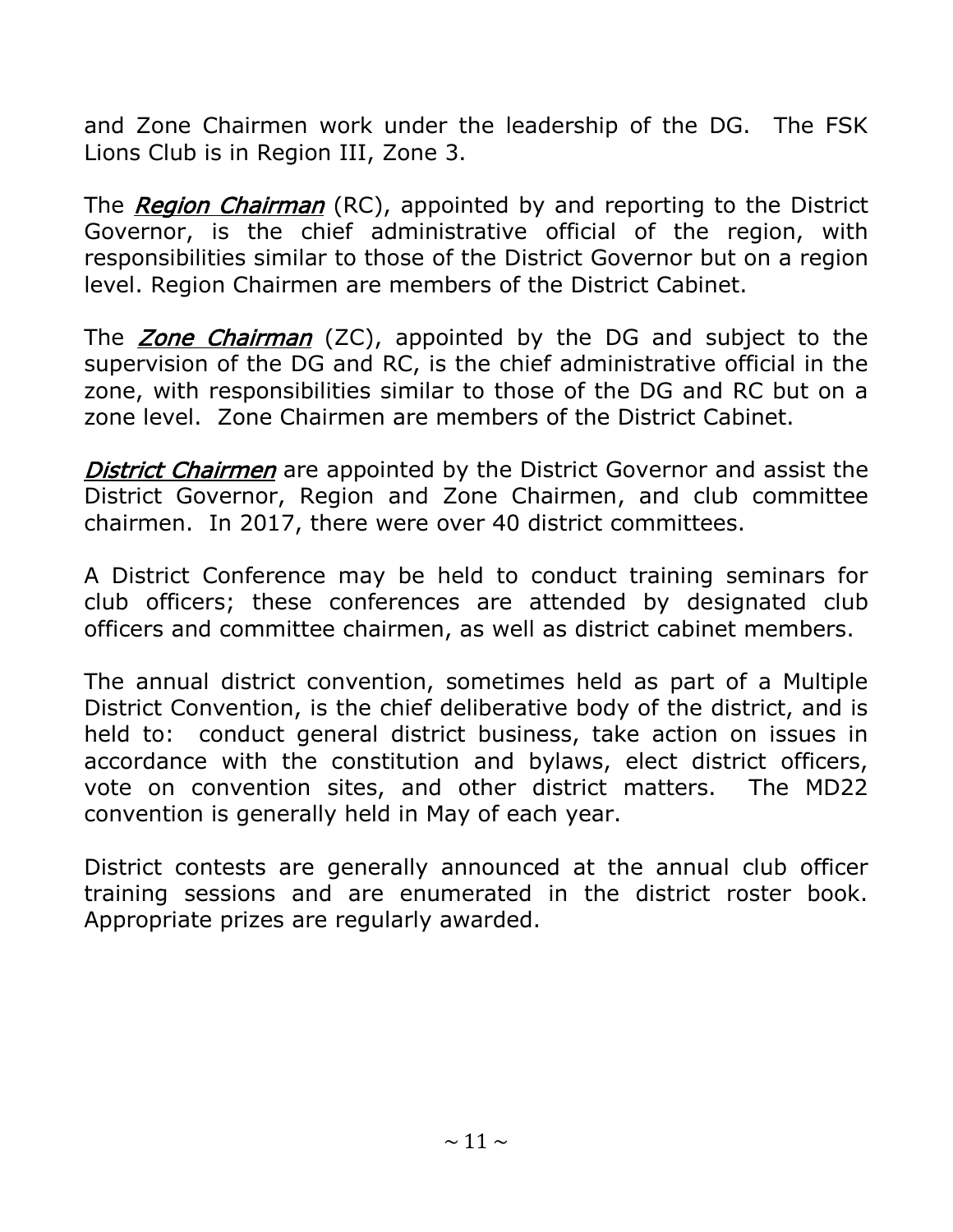# THE INTERNATIONAL ASSOCIATION OF LIONS CLUBS

Lions are men and women dedicated to serving those in need. They are members of clubs organized into an international organization. In addition to humanitarian service, they enjoy fellowship and develop leadership skills.

The official name of LCI is "The International Association of Lions Clubs" or simply "Lions Clubs International."

The primary aim of Lionism is service, first to the club's own community, then to those in need wherever they may be.

Each year Lions Clubs perform services and provide goods to thousands of persons throughout the world. We can proudly say that Lions Clubs perform far more activities and help more people than any other service organization in the world today. LION Magazine regularly carries articles on Lions activities in other parts of the world.

#### **History**

Lionism began in June 1917 when a young Chicago insurance agent, Melvin Jones, presented to a group of separate business clubs the idea of consolidating the individual clubs into one strong influential club with the goal of helping the community and serving humanity. The only point of contention was the selection of a name for the new organization. Melvin Jones researched the idea of calling the new organization Lions. He was convinced that the lion stood for strength, courage, fidelity and vital action. On a secret ballot the name Lions was chosen over several others.

The first annual convention was held in Dallas, Texas, at the Adolphus Hotel between October 8 and 10, 1917; twenty-three clubs participated.

At the 1925 convention, Helen Keller addressed the membership and challenged the Lions to take up the cause of the visually handicapped by becoming "knights of the blind in the crusade against darkness."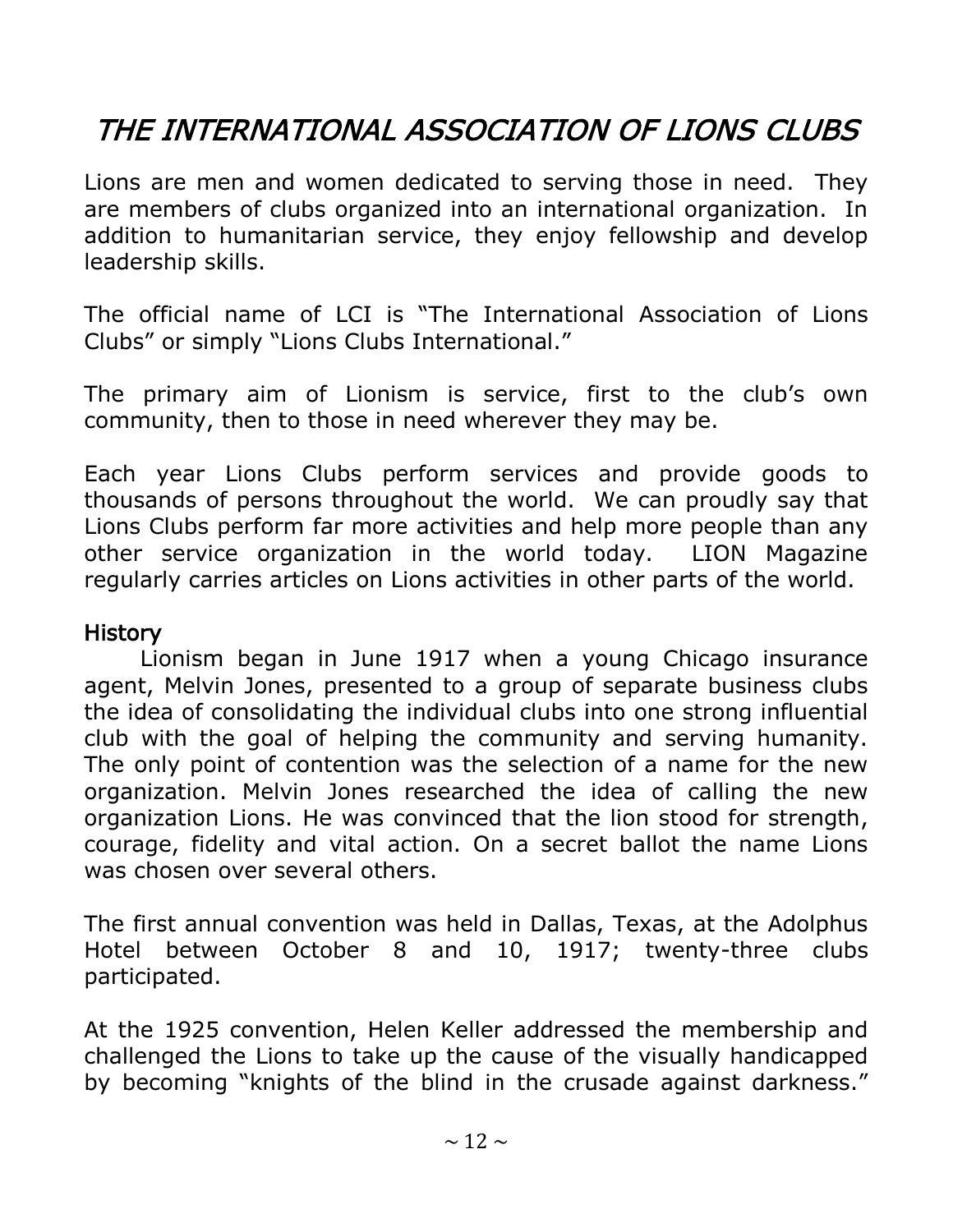Since then, service to the blind and visually impaired has been one of Lionism's most significant activities.

#### Emblem, Slogan, Colors, Motto



At the 1919 convention, there was a move to change the symbol, but a young attorney from Denver, Colorado rose to speak. His name was Halsted Ritter. "The name Lions stands not only for fraternity, good fellowship, strength of character and purpose, but above all, its combination of L-I-O-N-S heralds to the country the true meaning of citizenship: LIBERTY, INTELLIGENCE, OUR NATION'S SAFETY."

The January 1931 issue of THE LION Magazine featured this interpretation of the association's name:

Our name was not selected at random, neither was it a coined name. From time immemorial, the lion has been the symbol of all that was good, and because of the symbolism that name was chosen. Four outstanding qualities – Courage, Strength, Activity and Fidelity – had largely to do with the adoption of the name. The last mentioned of these qualities, Fidelity, has a deep and peculiar significance for all Lions. The lion symbol has been a symbol of Fidelity through the ages and among all nations, ancient and modern. It stands for loyalty to a friend, loyalty to a principle, loyalty to a duty, loyalty to a trust.

The emblem consists of a gold letter "L" on a circular area. Bordering this is a circular area with two Lion profiles facing away from the center. The word "Lions" appears at the top and "International" at the bottom. The Lions face both past and future – showing both pride of heritage and confidence in the future.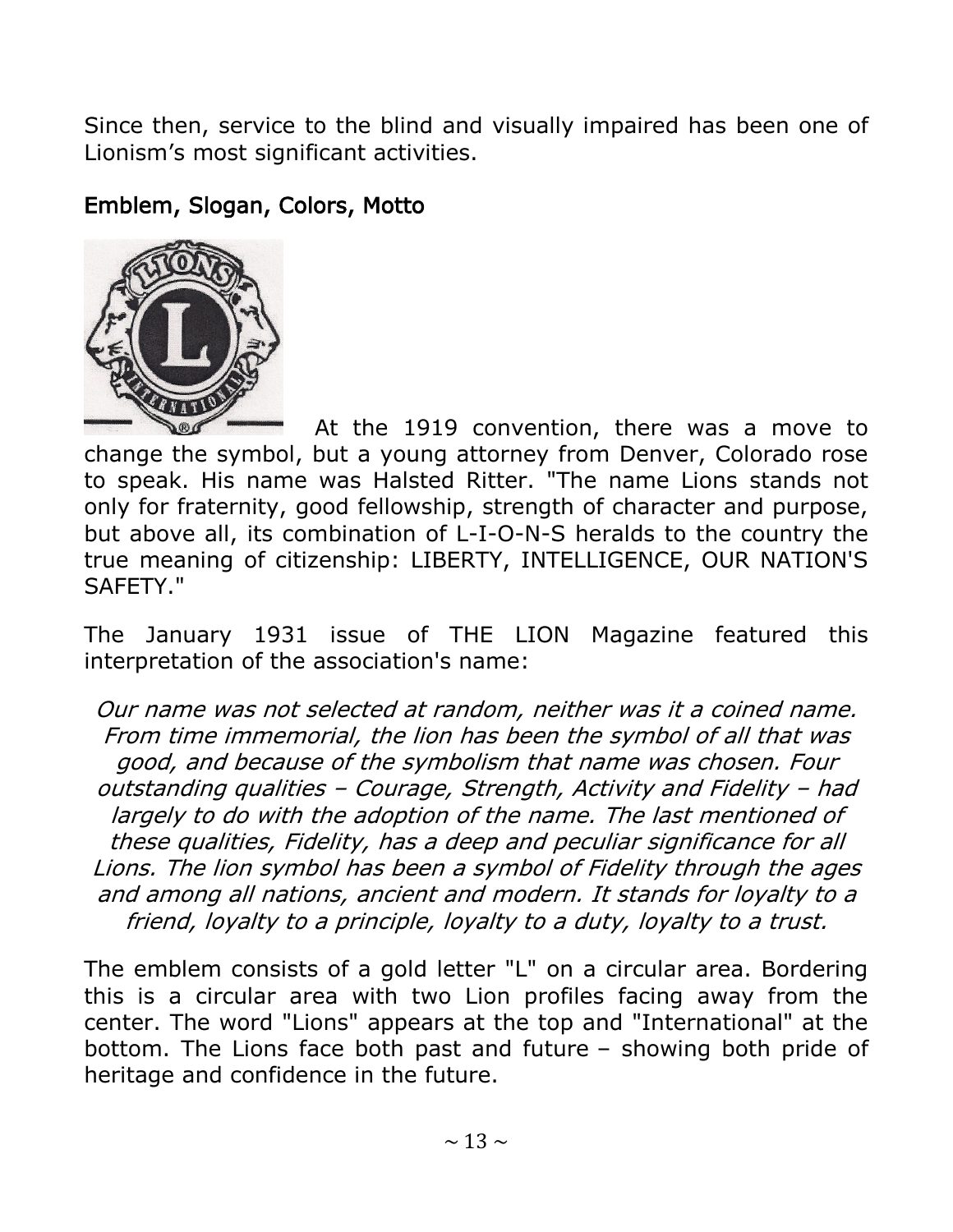It is the unwritten obligation of every Lion to wear and display the emblem with pride.

The Lions slogan is "Liberty, Intelligence, Our Nation's Safety."

The Lions official colors of purple and gold were selected in 1917. To Lions, purple represents loyalty to country, friends, one's self, and to the integrity of mind and heart; it is the color of strength, courage, and dedication to a cause. Gold symbolizes sincerity of purpose, liberality of judgment, purity in life, and generosity in mind, heart, and purse towards mankind.

The Lions motto is "We Serve."

#### Lions Clubs International Purposes

- To organize, charter and supervise service clubs to be known as Lions clubs.
- To coordinate the activities and standardize the administration of Lions clubs.
- To create and foster a spirit of understanding among the peoples of the world.
- To promote the principles of good government and good citizenship.
- To take an active interest in the civic, cultural, social and moral welfare of the community.
- To unite the clubs in the bonds of friendship, good fellowship and mutual understanding.
- To provide a forum for the open discussion of all matters of public interest; provided, however, that partisan politics and sectarian religion shall not be debated by club members.
- To encourage service-minded people to serve their community without personal financial reward, and to encourage efficiency and promote high ethical standards in commerce, industry, professions, public works and private endeavors.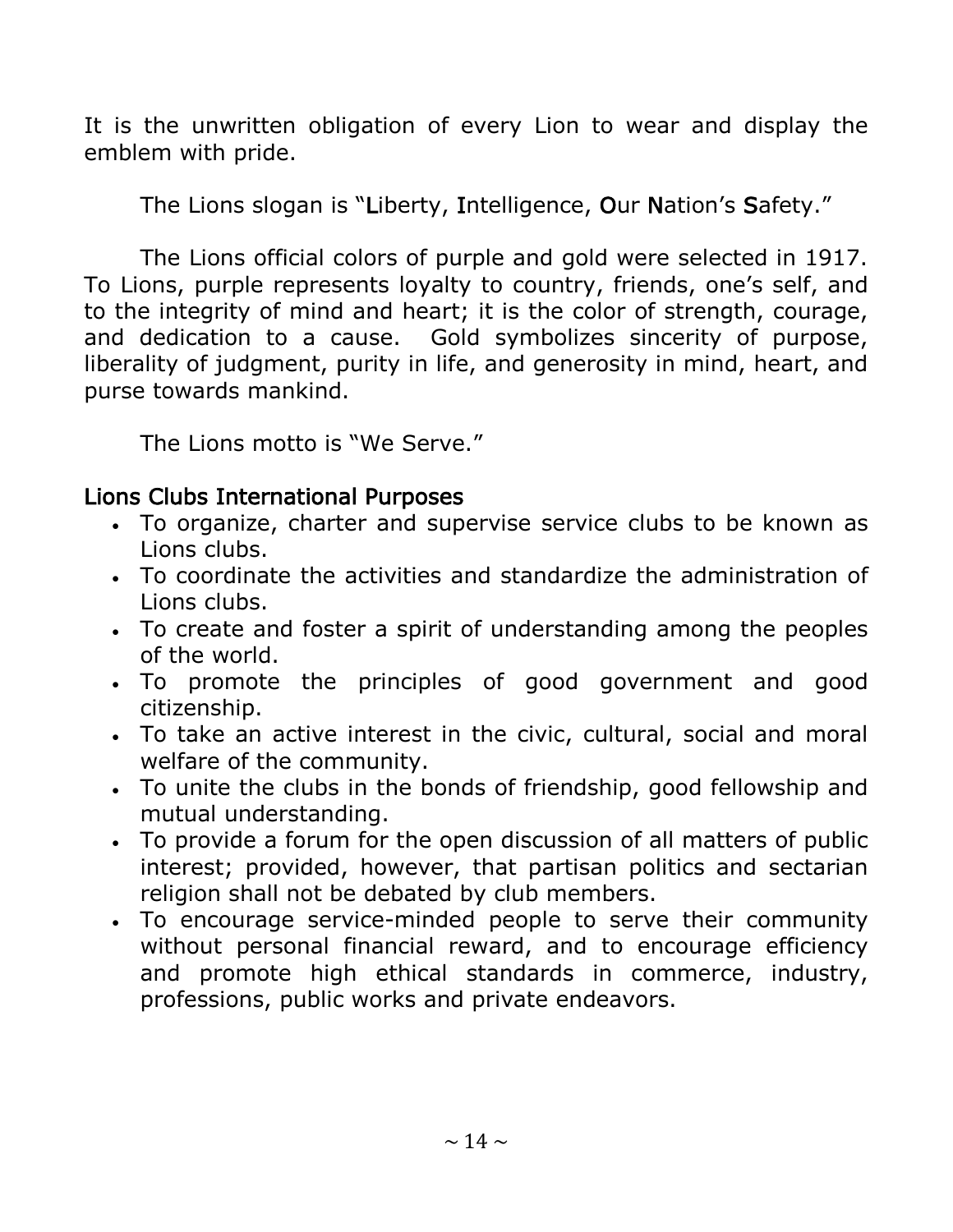#### Lions Clubs Code of Ethics

- To show my faith in the worthiness of my vocation by industrious application to the end that I may merit a reputation for quality of service.
- To seek success and to demand all fair remuneration or profit as my just due, but to accept no profit or success at the price of my own self-respect lost because of unfair advantage taken or because of questionable acts on my part.
- To remember that in building up my business it is not necessary to tear down another's; to be loyal to my clients or customers and true to myself.
- Whenever a doubt arises as to the right or ethics of my position or action towards others, to resolve such doubt against myself.
- To hold friendship as an end and not a means. To hold that true friendship exists not on account of the service performed by one to another, but that true friendship demands nothing but accepts service in the spirit in which it is given.
- Always to bear in mind my obligations as a citizen to my nation, my state, and my community, and to give them my unswerving loyalty in word, act, and deed. To give them freely of my time, labor and means.
- To aid others by giving my sympathy to those in distress, my aid to the weak, and my substance to the needy.
- To be careful with my criticism and liberal with my praise; to build up and not destroy.

#### 2/7/17

#### INDEX

| <b>Cabinet Secretary</b> | 10 |
|--------------------------|----|
| <b>Cabinet Treasurer</b> | 10 |
| Club Officers            | 6  |
| Committees               | 8  |
| <b>Directors</b>         | 8  |
| <b>District Chairmen</b> | 11 |
| <b>District Governor</b> | 10 |
| Elections                |    |